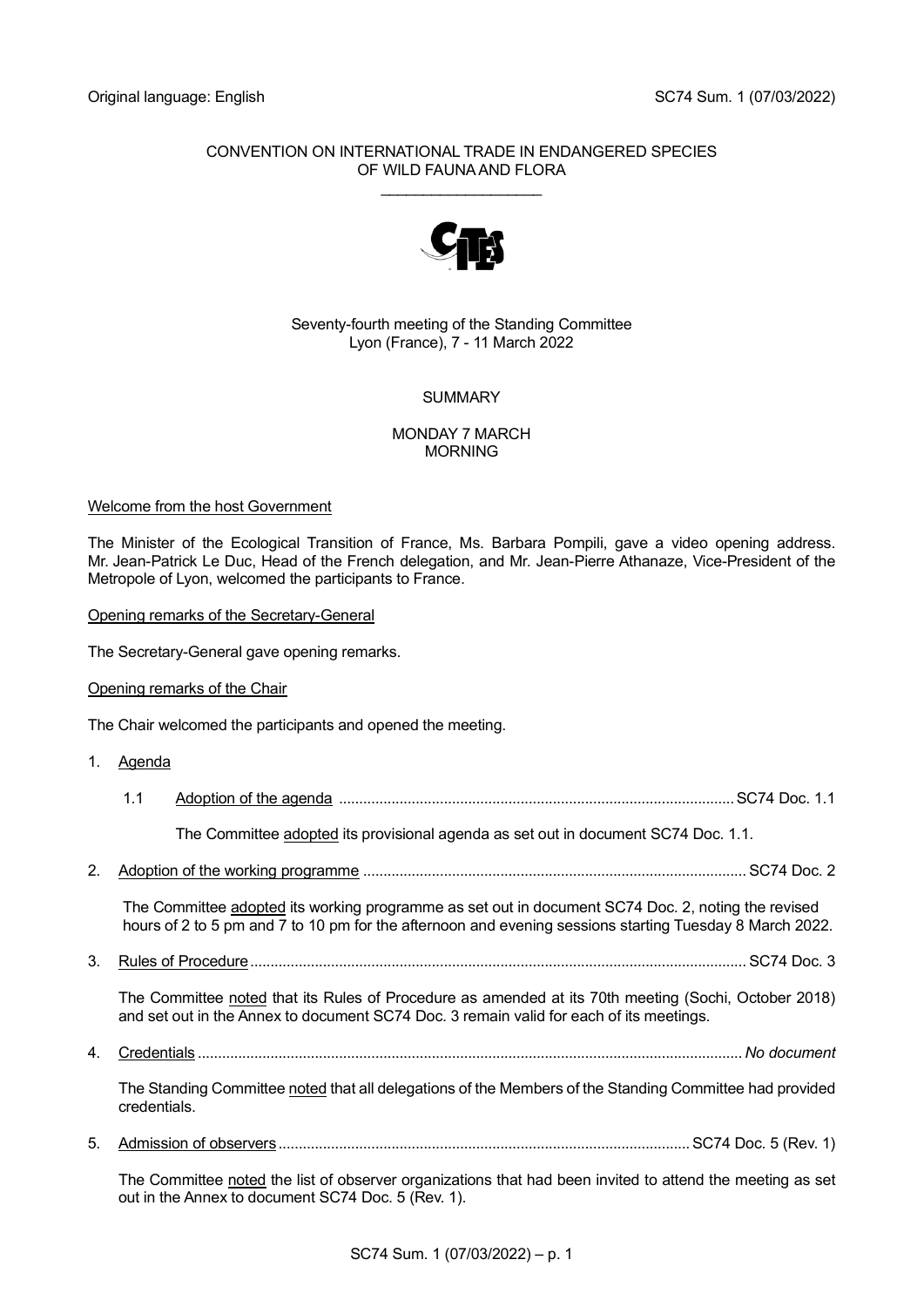| $\overline{\phantom{0}}$ | - 11 1<br>™ancial Mallers… |  |  |
|--------------------------|----------------------------|--|--|
|--------------------------|----------------------------|--|--|

and

8. Report on proposed budget scenarios for 2023-2025 ...............................................................SC74 Doc. 8

The Committee noted documents SC74 Doc. 7 and SC74 Doc. 8 and agreed that further discussion on these matters would be referred to the Finance and Budget Sub-Committee (FBSC).

9. Access to funding: Report of the Secretariat.............................................................................SC74 Doc. 9

The Committee noted document SC74 Doc. 9 and agreed to propose the renewal of Decision 18.4 and the submission of the following draft decisions on *Access to funding* to the 19th meeting of the Conference of the Parties (CoP19) amended as follows:

## *Directed to Parties*

- 18.4 Parties are invited to provide non-reimbursable loan of personnel services to the CITES Secretariat noting that the salary and administrative fee of non-reimbursable loan personnel shall be covered by the Party, with such personnel remaining under the administrative authority of the sending Party. Non-reimbursable loan personnel shall carry out their duties and act in the interest of the mandate of the CITES Secretariat.
- 19.AA Parties are encouraged to:
	- a) engage with their Global Environment Facility (GEF) national focal points in order to take part in the national GEF processes and enhance access to facilitate use of allocated GEF funding through the Global Wildlife Program (GWP) Wildlife Conservation for Development Integrated Programme;
	- b) contribute to the development and implementation of GEF projects that may have components related to the implementation of CITES, by communicating with their national GEF counterparts and informing them of relevant CITES requirements and processes; and
	- c) monitor the progress of the GEF Global Wildlife Program and the discussion on the establishment of the Wildlife Conservation for Development Integrated Program under the eighth replenishment of resources for the GEF Trust Fund (GEF-8) and ensure that national projects, where applicable, can enhance the beneficiary Parties' ability to meet their obligations under CITES.

### *Directed to Parties, governmental, intergovernmental and non-governmental organizations and other entities*

- 19.BB All Parties, governmental, intergovernmental and non-governmental organizations and other entities are invited to provide financial or technical assistance for ensuring the effective implementation of the Decisions and Resolutions adopted by the Conference of the Parties.
- 19.CC In providing financial assistance, Parties, governmental, intergovernmental and non-governmental organizations and other entities are encouraged to take into consideration the administrative and financial management support needed to ensure that the funded activities are managed in an efficient, effective and accountable manner, and that they do not affect the Secretariat's core administrative tasks.

### *Directed to the Secretariat*

- 19.DD The Secretariat shall:
	- a) continue to participate in the Program Steering Committee of the GEF Global Wildlife Program, Wildlife Conservation for Development Integrated Program, or other GEF mechanisms as appropriate, to ensure that GEF projects under the programme are, as far as possible, aligned with CITES Decisions and Resolutions and contribute to the enhanced implementation of the Convention; and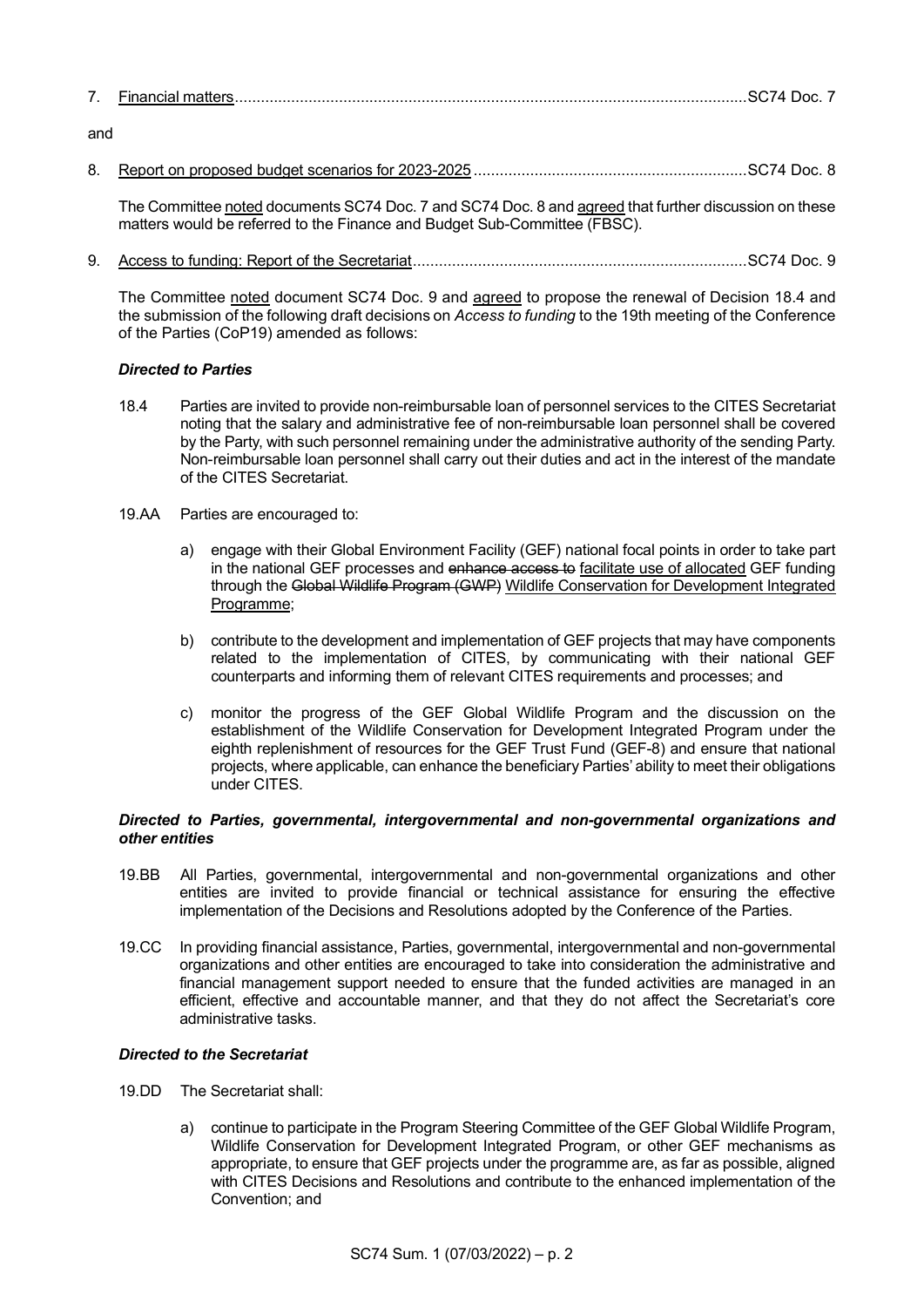- b) provide technical advice and in-kind support to Parties in the development and implementation of their GEF projects under the Global Wildlife Program, Wildlife Conservation for Development Integrated Program, or other GEF mechanisms as appropriate.
- 19.EE Subject to the availability of external funding and in collaboration with the World Bank and other relevant financial institutions, cooperation agencies and potential donors, the Secretariat shall organize a wildlife donor roundtable with a particular focus on sustainable use, to:
	- a) share information on existing funding programmes on wildlife;
	- b) understand the long-term financial needs of developing countries to implement the Convention; and
	- c) explore the potential for scaled-up financial resources to ensure the conservation and sustainable use of wildlife.
- 19.FF The Secretariat shall report on the progress on the implementation of Decisions 19.BB, 19.DD and 19.EE and make any recommendations, as necessary, to the Standing Committee.

### *Directed to the Standing Committee*

19.GG The Standing Committee shall review the Secretariat's report and make recommendations, as necessary, to the 20th meeting of the Conference of the Parties.

#### 10. Administrative matters

| 10.1 | Administrative matters including host country arrangements |  |
|------|------------------------------------------------------------|--|
|      |                                                            |  |
|      |                                                            |  |
| 10.2 | Administrative hosting models for the Secretariat:         |  |

Report of the Finance and Budget Subcommittee .......................................................... *No document*

and

10.3 Report of the United Nations Environment Programme on administrative matters..............................................................................................SC74 Doc. 10.3

The Committee noted document SC74 Doc. 10.1 on administrative matters, including the host country arrangements for the Secretariat, the oral report by the Secretariat on administrative hosting models and document SC74 Doc. 10.3. The Committee agreed that further discussion on these matters would be referred to the Finance and Budget Sub-Committee (FBSC).

### 11. Arrangements for the 19th meeting of the Conference of the Parties (CoP19)

11.1 Preparations for CoP19..................................................................................................... *No document*

The Committee noted the progress made by Panama in the preparations for the 19th meeting of the Conference of the Parties.

11.2 Draft agenda .................................................................................................................. SC74 Doc. 11.2

The Committee approved the draft provisional agenda for CoP19 annexed to document SC74 Doc. 11.2.

11.3 Draft working programme ............................................................................................. SC74 Doc. 11.3

The Committee approved the Annex to document SC74 Doc. 11.3 as the basis for the preparation of a provisional working programme for CoP19, noting that the two-day break should be on Saturday 19 and Sunday 20 November 2022.